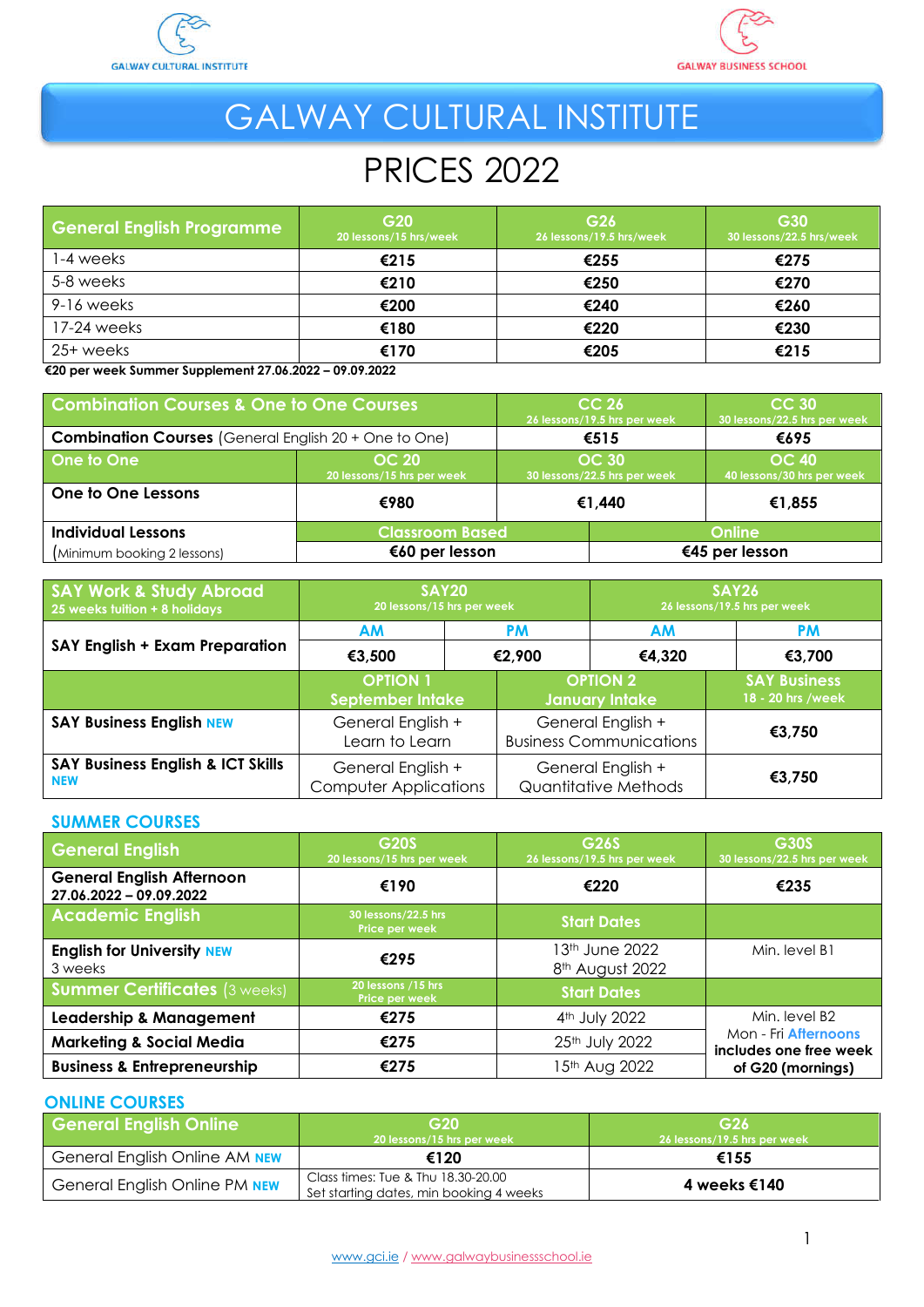



| <b>International Examination Courses &amp; Exam Dates</b>                                                           |                    |                    |                                        |                      |                                                                         |
|---------------------------------------------------------------------------------------------------------------------|--------------------|--------------------|----------------------------------------|----------------------|-------------------------------------------------------------------------|
| <b>EL R</b> Cambridge Assessment<br><b>Cambridge C1 Advanced (CAE)</b><br><b>W</b> English<br>uthorised Tuam Centre |                    |                    | <b>Cambridge B2 First (FCE)</b>        |                      | Cambridge Assessment<br><b>V</b> English<br>withorized Exam Centre      |
| (C1 Level)                                                                                                          |                    |                    | (B <sub>2</sub> Level)                 |                      |                                                                         |
| Exam fee: $€195$                                                                                                    | Books: €100        |                    |                                        |                      |                                                                         |
| <b>Duration</b>                                                                                                     | <b>Start Dates</b> | <b>Exam Dates</b>  | <b>Start Dates</b>                     | <b>Exam Dates</b>    | Price                                                                   |
| 12 weeks / EP20                                                                                                     | 21 Feb 2022        | 14 May 2022 (Sat)  | 21 Feb 2022                            | 14 May 2022 (Sat)    | €2,460                                                                  |
| 20 lessons                                                                                                          | 19 Sept 2022       | 10 Dec 2022 (Sat)  | 19 Sept 2022                           | 10 Dec 2022 (Sat)    |                                                                         |
| 9 weeks / EP20<br><b>20 lessons PM Classes</b>                                                                      | 27 Jun 2022        | 26 Aug 2022 (Fri)  | 27 Jun 2022                            | 25 Aug 2022 (Thurs)  | €1,800                                                                  |
|                                                                                                                     | 31 Jan 2022        | 12 Mar 2022 (Sat)  | 24 Jan 2022                            | 05 Mar 2022 (Sat)    |                                                                         |
| 6 weeks / EP30                                                                                                      | 04 April 2022      | 14 May 2022 (Sat)  | 04 April 2022                          | 14 May 2022 (Sat)    |                                                                         |
| 30 lessons                                                                                                          | 09 May 2022        | 18 Jun 2022 (Sat)  | 09 May 2022                            | 18 Jun 2022 (Sat)    | €1,735                                                                  |
|                                                                                                                     | 01 Nov 2022 (Tue)  | 10 Dec 2022 (Sat)  | 01 Nov 2022 (Tue)                      | 10 Dec 2022 (Sat)    |                                                                         |
| 4 weeks / EP36                                                                                                      | 04 July 2022       | 29 July 2022 (Fri) | 04 July 2022                           | 28 July 2022 (Thurs) | €1,470                                                                  |
| 36 lessons                                                                                                          | 02 Aug 2022 (Tues) | 26 Aug 2022 (Fri)  | 02 Aug 2022 (Tues)                     | 25 Aug 2022 (Thurs)  |                                                                         |
| <b>Cambridge B1 Preliminary (PET)</b><br>(B1 Level)<br>Exam fee: $€150$                                             | Books: €100        |                    |                                        |                      | Cambridge Assessment<br><b>English</b><br><b>Authorised Exam Centre</b> |
| <b>Duration</b>                                                                                                     |                    | <b>Start Dates</b> |                                        | <b>Exam Dates</b>    | <b>Price</b>                                                            |
|                                                                                                                     |                    | 31 Jan 2022        | 12 Mar 2022 (Sat)                      |                      |                                                                         |
| 6 weeks / EP20                                                                                                      |                    | 28 March 2022      | 07 May 2022 (Sat)                      |                      |                                                                         |
| 20 lessons                                                                                                          |                    | 07 Jun 2022 (Tues) | 19 July 2022 (Tues)<br>(Exam 7th week) |                      | €1,240                                                                  |
|                                                                                                                     |                    | 24 Oct 2022        |                                        | 02 Dec 2022 (Fri)    |                                                                         |
| <b>International English Language Testing System (IELTS)</b><br>$(B1 + Level)$<br>Exam fee: €225                    | Books: €100        |                    |                                        |                      | <b>IELTS</b>                                                            |
| <b>Duration</b>                                                                                                     |                    | <b>Start Dates</b> |                                        | <b>Exam Dates</b>    | <b>Price</b>                                                            |
| 9 weeks / EP20                                                                                                      |                    | 10 Jan 2022        |                                        | 12 March 2022 (Sat)  | €2,600                                                                  |
| 9 weeks / EP20<br><b>PM Classes</b>                                                                                 |                    | 20 Jun 2022        | 20 Aug 2022 (Sat)                      |                      | €1,800                                                                  |
| 9 weeks / EP20                                                                                                      |                    | 10 Oct 2022        | 10 Dec 2022 (Sat)                      |                      | €2,600                                                                  |
| 6 weeks / EP20                                                                                                      | 25 April 2022      |                    | 04 June 2022 (Sat)                     |                      | €1,325                                                                  |
| Linguaskill<br>Linguaskill <sup>**</sup><br>(All Levels)                                                            |                    | €50                |                                        |                      |                                                                         |
| <b>External Candidates Admin fee</b>                                                                                |                    |                    |                                        | €30                  |                                                                         |
| Material fee (for students who already have books)                                                                  |                    |                    |                                        |                      |                                                                         |
| Late Exam Registration                                                                                              |                    |                    | €40                                    |                      |                                                                         |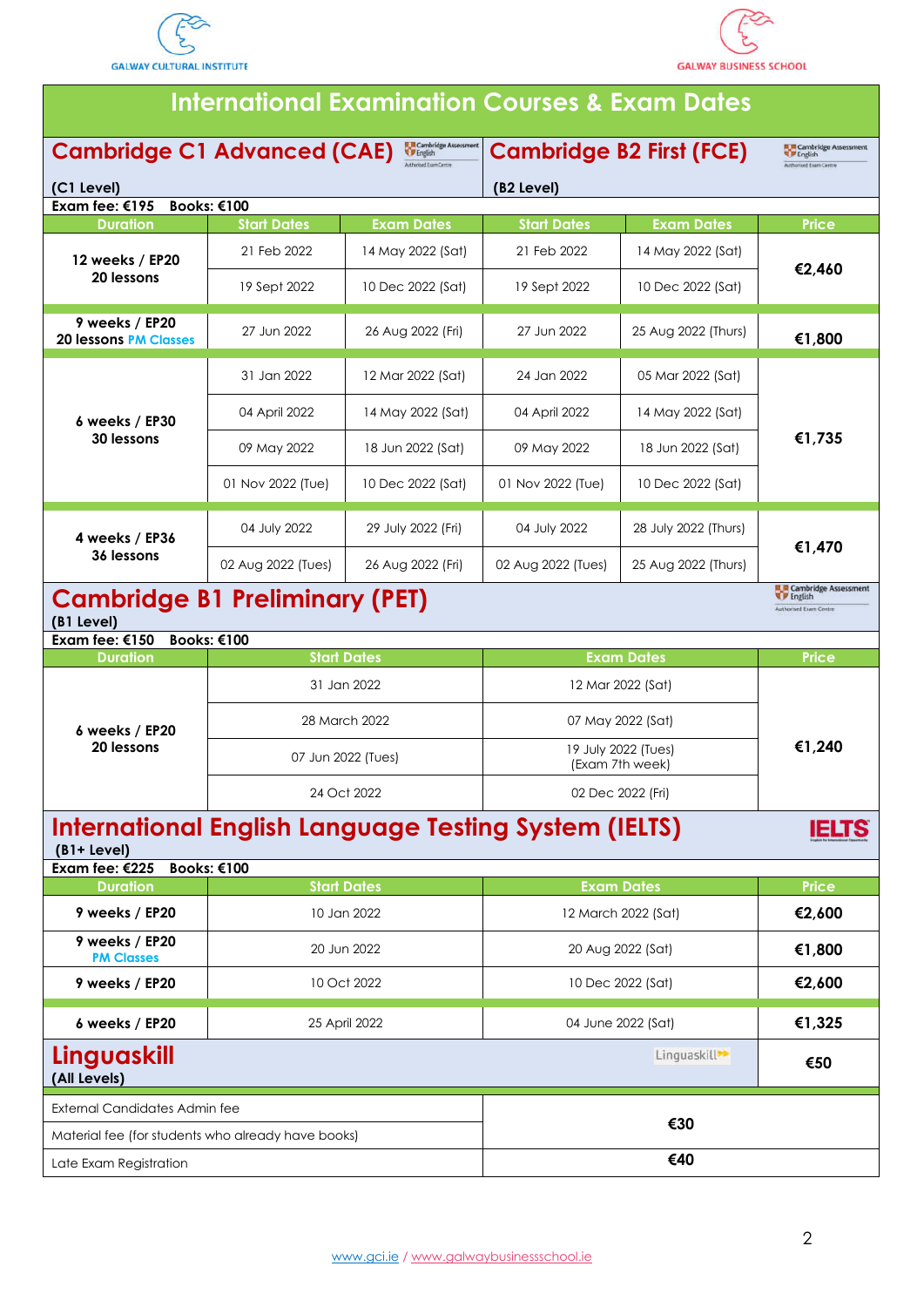



### **PATHWAY PROGRAMMES**

| <b>Pathway Programmes</b>                          | 30 lessons /<br>22.5 hrs per week | <b>Start Dates</b>                         |
|----------------------------------------------------|-----------------------------------|--------------------------------------------|
| <b>University Foundation / UF</b><br>Academic Year | €7,500                            | 26th Sept 2022<br>9 <sup>th</sup> Jan 2023 |
| <b>Pre-Master / PM</b><br>Academic Year            | €7,500                            | 26th Sept 2022<br>9 <sup>th</sup> Jan 2023 |

### **SUMMER BUSINESS PROGRAMMES (QQI Award with Galway Business School Award)**

| <b>Certificate Programmes</b>                                               | <b>Price</b> | <b>Start Dates</b>         |
|-----------------------------------------------------------------------------|--------------|----------------------------|
| <b>Business Communications</b><br>8 weeks (20 ECTS) + blended weeks         | €2.850       | 4 <sup>th</sup> July 2022  |
| <b>Business &amp; Entrepreneurship</b><br>8 weeks (20 ECTS) + blended weeks | €2.850       | 11 <sup>th</sup> July 2022 |

### **ERASMUS + PROGRAMMES**

| <b>Teacher Training Programmes</b>                                                                                 | <b>Duration</b> | 30 lessons /<br>22.5 hrs per week | <b>Start Dates</b>                                     |
|--------------------------------------------------------------------------------------------------------------------|-----------------|-----------------------------------|--------------------------------------------------------|
| <b>General English + Technology</b><br>(Primary & Secondary)                                                       | 2 weeks         | €900                              | 19th Apr 2022 (Tues)<br>11 <sup>th</sup> July 2022     |
| min. B <sub>2</sub> level                                                                                          | week            | €485                              | 25th Apr 2022                                          |
| <b>General English + Using Drama, Music</b><br>and Culture in the Classroom (Primary)<br>min. B <sub>2</sub> level | 2 weeks         | €900                              | 19th Apr 2022 (Tues)<br>8 <sup>th</sup> Aug 2022       |
|                                                                                                                    | week            | €485                              | 25th Apr 2022                                          |
| <b>General English + CLIL</b><br>(Primary & Secondary)<br>min. B <sub>2</sub> level                                | 2 weeks         | €900                              | 11 <sup>th</sup> July 2022<br>8 <sup>th</sup> Aug 2022 |
|                                                                                                                    | week            | €485                              | 1st Nov 2022 (Tues)                                    |
| <b>General English + Academic Writing &amp;</b><br>Presentation Skills (3rd Level) min. B2 level                   | 2 weeks         | €900                              | 5 <sup>th</sup> Sept 2022                              |

| <b>Tailored Programmes</b>        | 20 lessons /<br>15 hrs per week | <b>Start Dates</b>                         |                                              |
|-----------------------------------|---------------------------------|--------------------------------------------|----------------------------------------------|
| 50+ Programme<br>2 weeks          | €705                            | 9 <sup>th</sup> May 2022<br>13th June 2022 | 11 <sup>th</sup> July 2022<br>12th Sept 2022 |
| <b>Short Stay Group Programme</b> | Individual                      | Galway                                     | <b>Online</b>                                |
| Tailored curriculum/1 or 2 weeks  | Quote                           | September to June                          | All Year Around                              |

## **OTHER SERVICES and HOLIDAYS**

| <b>Transfers - one way</b>                                                       | <b>Price</b> |
|----------------------------------------------------------------------------------|--------------|
| Coach Services                                                                   | €30          |
| Taxi Transfer Galway Coach Station to Accommodation                              | €25          |
| Taxi Transfer Dublin / Cork Airport                                              | €400         |
| Taxi Transfer Shannon/ Knock Airport                                             | €180         |
| Meet & Greet Services (obligatory for under 18 years old)                        | €160         |
| <b>Public Holidays 2022</b>                                                      |              |
| 3rd January, 17th March, 18th April, 2nd May, 6th June, 1st August, 31st October |              |
| <b>Christmas Holidays 2022</b>                                                   |              |
| 19th December 2022 - 2nd January 2023. Classes recommence 3rd January 2023.      |              |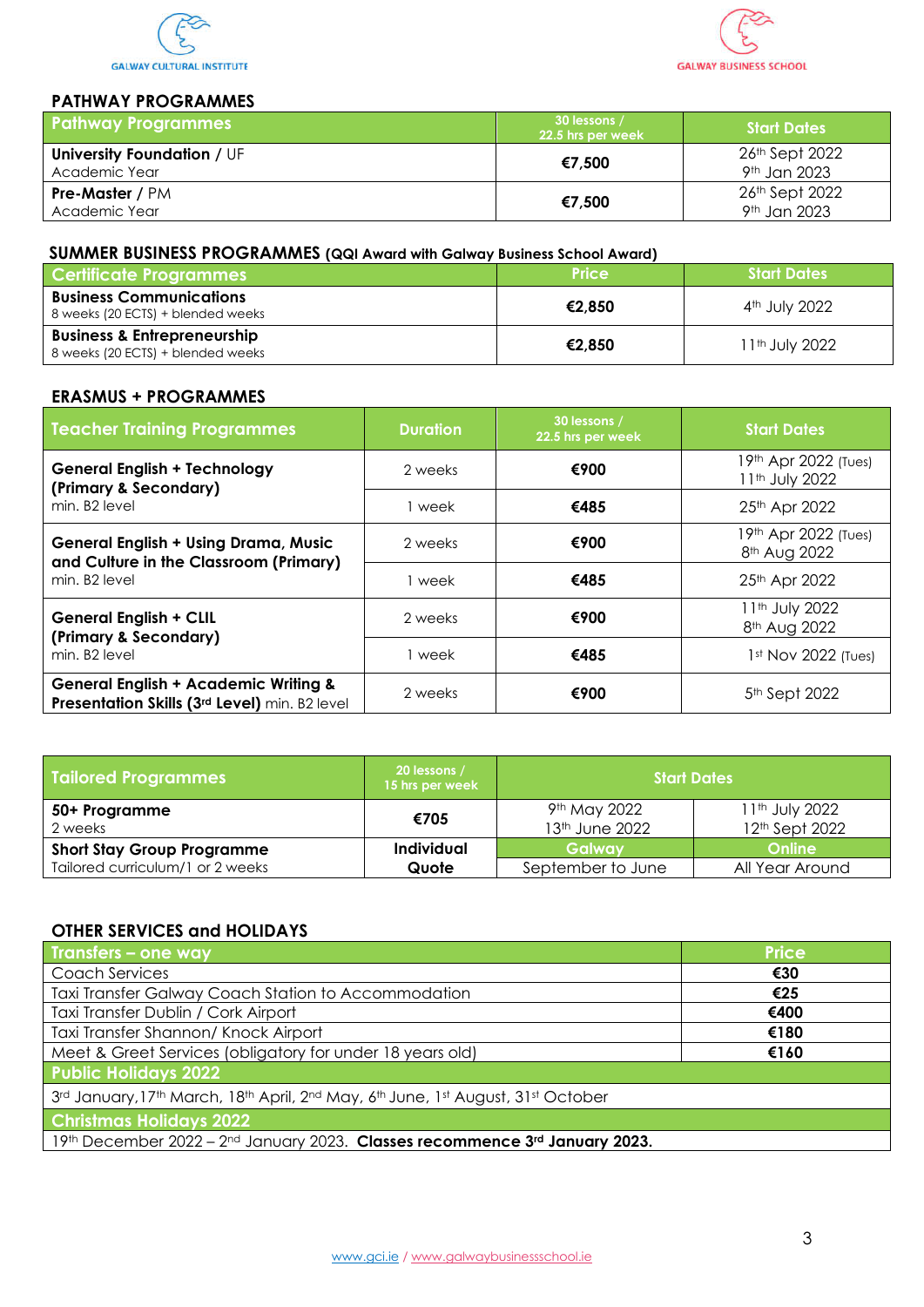



# **Accommodation Prices**

Prices are per week and per person

| <b>Host Family</b><br>Half board Monday to Friday, full board at weekends                                       | <b>Price per week</b> |
|-----------------------------------------------------------------------------------------------------------------|-----------------------|
| Standard single room                                                                                            | €220                  |
| Single room en-suite                                                                                            | €280                  |
| Standard Sharing - Twin/Double<br>*2 people booking together only - limited availability                        | €185                  |
| En-suite Sharing - Twin/Double<br>*2 people booking together only - limited availability                        | €240                  |
| Extra night in Host family                                                                                      | €40                   |
| Special diet (Vegetarian, Vegan, Coeliac, etc.) (extra per week)                                                | €40                   |
| Close to school supplement (extra per week)<br>*Within a 25-minute walk of the school & subject to availability | €40                   |
| Summer supplement (extra per week)<br>25.06.2022 - 11.09.2022                                                   | €20                   |
| Christmas Break Host Family Supplement (per week)<br>19.12.2022 - 02.01.2023                                    | €175                  |

| <b>Residential (18+ only)</b><br>Self-catering. Available Saturday to Saturday only     | <b>Price per week</b> |
|-----------------------------------------------------------------------------------------|-----------------------|
| Standard single room in Apartments / Houses                                             | €225                  |
| Single room en suite                                                                    | €250                  |
| Shared room - Twin/Double<br>(limited availability)                                     | €170                  |
| Shared room en suite -Twin/Double<br>(limited availability)                             | €195                  |
| Hostel Accommodation<br>(subject to availability & pricing at time of booking)          | €30+ per night        |
| Bed & Breakfast / Guest House<br>(subject to availability & pricing at time of booking) | €70+ per night        |
| 3-4-star Hotel Accommodation<br>(subject to availability & pricing at time of booking)  | €90+ per night        |
| Summer supplement (extra per week)<br>25.06.2022 - 11.09.2022                           | €40                   |

#### **\*Residential accommodation prices subject to change (particularly in summer)**

| <b>Additional charges</b>                                                                                                                                                                                                                                                                                                                                                                                                                                                                                                                                              | <b>Price</b> |
|------------------------------------------------------------------------------------------------------------------------------------------------------------------------------------------------------------------------------------------------------------------------------------------------------------------------------------------------------------------------------------------------------------------------------------------------------------------------------------------------------------------------------------------------------------------------|--------------|
| Enrolment fee                                                                                                                                                                                                                                                                                                                                                                                                                                                                                                                                                          | €60          |
| Accommodation placement fee                                                                                                                                                                                                                                                                                                                                                                                                                                                                                                                                            | €60          |
| <b>Books and materials</b>                                                                                                                                                                                                                                                                                                                                                                                                                                                                                                                                             | €60          |
| Online Registration fee                                                                                                                                                                                                                                                                                                                                                                                                                                                                                                                                                | €10          |
| Online English books                                                                                                                                                                                                                                                                                                                                                                                                                                                                                                                                                   | €40          |
| Medical insurance (including admin fee)                                                                                                                                                                                                                                                                                                                                                                                                                                                                                                                                | €150         |
| Changes to booking Administration fee<br>This applies but is not limited to changes of dates, changes of accommodation & of courses. Additional ser-<br>vices that are added after the initial booking (for example, special diet or special preferences, additional or<br>reduced number of nights, airport transfer, health insurance, bus tickets, exam fees, exam books, meet & greet,<br>etc.) will incur this fee. It will not apply to Upgrade in Bookings - i.e. adding a significantly longer course; adding<br>the FIRST TRANSFER after the initial booking. | €30          |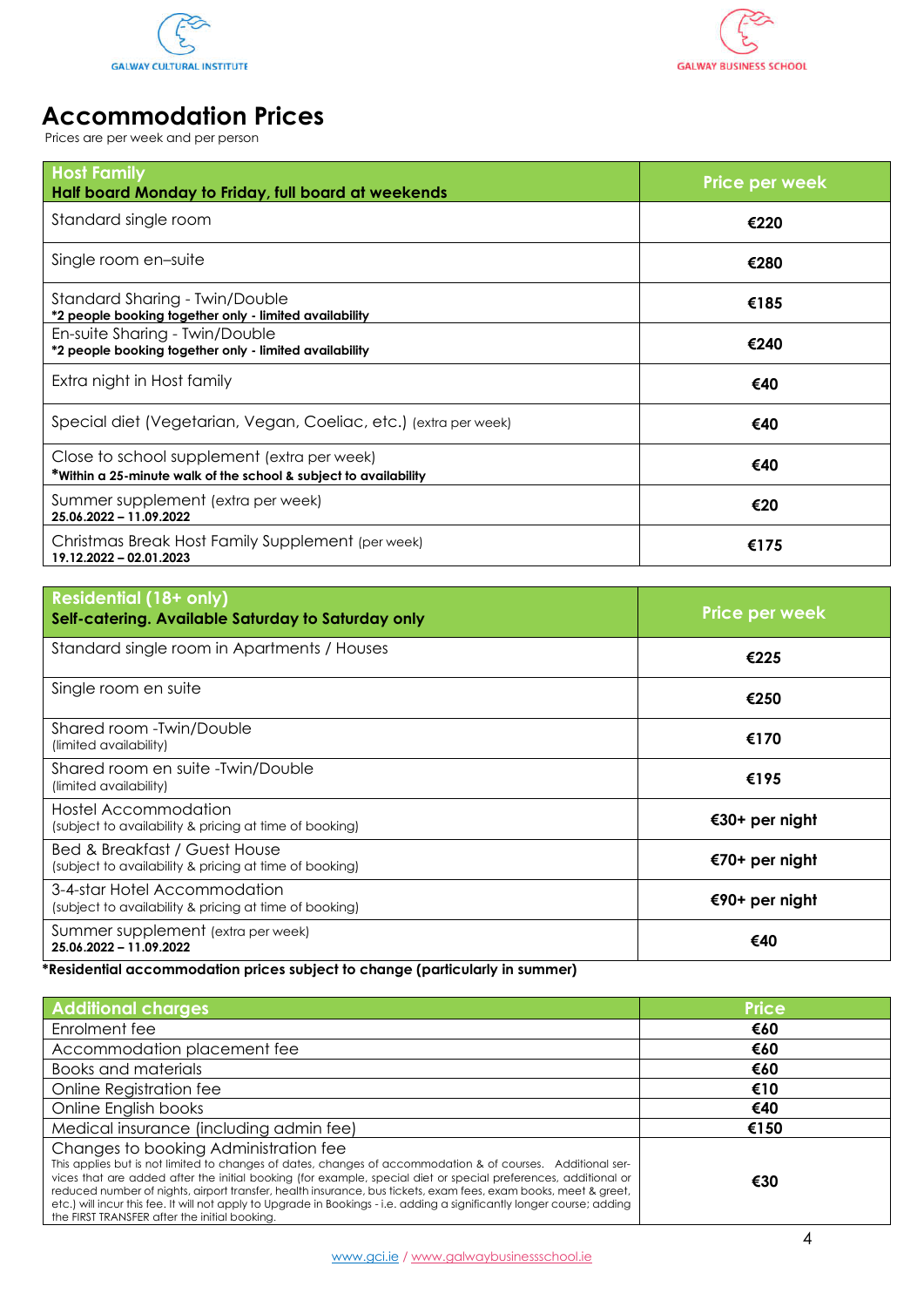



# TERMS AND CONDITIONS 2022 GCI-GBS

#### **KEY FACTS**

| Covid-19 protocols apply to all classes and are informed by government direc-<br>tives and advices and are being updated on a continuous basis on our website.                                                                              | On your first day, you will have orientation, an oral interview and then be<br>placed in your class. Your ID card will be processed and this gives you access              |
|---------------------------------------------------------------------------------------------------------------------------------------------------------------------------------------------------------------------------------------------|----------------------------------------------------------------------------------------------------------------------------------------------------------------------------|
| All courses start any Monday except Exam Prep, Foundation, Pre-Masters, 50+,<br>Teacher Training and Group Programmes.                                                                                                                      | to GCI / GBS facilities, discounts in Ozone café, on excursions and in shops<br>and restaurants.                                                                           |
| All courses are Monday to Friday (except bank holidays when courses start on<br>Tuesday).                                                                                                                                                   | GCI is a Cambridge and IELTS exam testing centre / venue. Many exams take<br>place on Saturday and exam dates are correct at the time of printing, but<br>may change.      |
| Levels are from A1-C2, Beginner to Proficiency.                                                                                                                                                                                             |                                                                                                                                                                            |
| Classes start at 9.00 in low season and 8.30, in high season.                                                                                                                                                                               | Exam fees and exam books are charged separately and late exam fees ap-<br>ply. Exams are often on Saturdays.                                                               |
| During the high season, classes operate on a double schedule and you will be<br>allocated your schedule on the first day depending on your course booking - i.e.<br>certain courses are automatically timetabled in the afternoon sessions. | Students may not change from group to private tuition or opt for less intensive<br>courses, or shorten their course regardless of the reason.                              |
| All lessons are 45 minutes long.                                                                                                                                                                                                            | Classes missed due to Public Holidays will not be made up except for individ-<br>ual / One-to-One components.                                                              |
| Max group class size is 12 in low season and 14 in high season except for Exam<br>Prep, Foundation, Teacher Training, 50+, Specialist and Group Programmes which<br>are 14 all year round.                                                  | Public Holidays 2022: 3rd January, 17th March, 18th April, 2nd May, 6th June, 1st<br>August, 31st October                                                                  |
| Mini-Group, General English for Professionals is max 6 and requires B1 level of Eng-<br>lish                                                                                                                                                | Christmas Holidays 2022: 19th December - 2nd January. Classes recom-<br>mence 3rd January 2023.                                                                            |
| Minimum numbers, minimum level and minimum age are required for some<br>courses.                                                                                                                                                            | GCI / GBS have an <b>English only policy</b> and failure to speak English may result<br>in a student being asked to leave the school on a temporary or permanent<br>basis. |
| Minimum age is 17 during low season and 16 in high season                                                                                                                                                                                   | Class attendance is obligatory.                                                                                                                                            |
| <b>Books and materials</b> are charged separately. There is an additional charge for a<br>new book of when you change level. We have a second- hand book scheme in                                                                          | GCI / GBS have a no-smoking policy.                                                                                                                                        |
| operation for books in good condition for students who move level.                                                                                                                                                                          | Respect for property, people, other nationalities and customs must be shown<br>at all times.                                                                               |
| Insurance is obligatory for non-EEA and must be issued by a body regulated by                                                                                                                                                               |                                                                                                                                                                            |
| the Irish authorities                                                                                                                                                                                                                       | Students under 18 years of age:                                                                                                                                            |
| A Placement Test is obligatory for all students. Please complete our grammar and<br>vocabulary test online at https://www.gci.ie/english-test/ a minimum of two                                                                             | a) Are required to provide a Signed Parental Guarantee and to carry this with<br>them at all times whilst travelling to Ireland.                                           |
| weeks before your course start date.                                                                                                                                                                                                        | b) A Meet & Greet Service is obligatory for all under 18-year olds on arrival.                                                                                             |
| All prices are per week except for Foundation and Exam Preparation<br>programmes.                                                                                                                                                           | c) Under 18 year old students must abide by the rules and regulations and<br>behave as adults.                                                                             |
| We have an Emergency Number 24/7 - +353 87 2478128                                                                                                                                                                                          |                                                                                                                                                                            |

| <b>HOW TO BOOK</b>                                                                                                                                                                                                                                                                                                              |                                                                                                                                                                                  |
|---------------------------------------------------------------------------------------------------------------------------------------------------------------------------------------------------------------------------------------------------------------------------------------------------------------------------------|----------------------------------------------------------------------------------------------------------------------------------------------------------------------------------|
| Complete all sections of the GCI school registration form or book online at<br>www.gci.je and send it with a non-refundable deposit of $\epsilon$ 150.00 by FLYWIRE,<br>Bank Transfer or Credit Card six to eight weeks prior to course commencement.<br>For visa requiring students, you must use PAY to STUDY escrow account. | <b>Proof of payment of fees must be sent to us</b> and please email a scanned copy<br>of your bank transfer, and quote your STUDENT REFERENCE NUMBER on all cor-<br>respondence. |
| Upon receipt of your registration form we will confirm your place and send you a<br>full invoice.                                                                                                                                                                                                                               | Full fees must be received before accommodation details are sent. These are<br>usually sent two weeks prior to your arrival.                                                     |
| Full settlement of the account should be made 28 days in advance of your arrival<br>(21 days in winter). Should you register late, full fees must be sent on receipt of<br>invoice.                                                                                                                                             | Transfer details should be sent as soon as they are available and at least seven<br>days prior to the course.                                                                    |

| <b>ENGLISH ONLY &amp; ATTENDANCE POLICIES</b>                                                                                                                                                      |                                                                                  |
|----------------------------------------------------------------------------------------------------------------------------------------------------------------------------------------------------|----------------------------------------------------------------------------------|
| GCI and GBS operate an <b>English ONLY</b> policy both in class and in the school                                                                                                                  | Failure to adhere to these policies will result in students being asked to leave |
| building and grounds.                                                                                                                                                                              | the class or the school.                                                         |
| Attendance is obligatory and is monitored (minimum 85% required), as is partici-                                                                                                                   | Persistently speaking a language other than English or persistent absence or     |
| pation in class.                                                                                                                                                                                   | late arrivals will result in a student being asked to leave their course perma-  |
| These policies ensure that all students gain the maximum benefit from their course<br>and from their ability to communicate and interact with other students and per-<br>sonnel within the school. | nently. There will be no exceptions.                                             |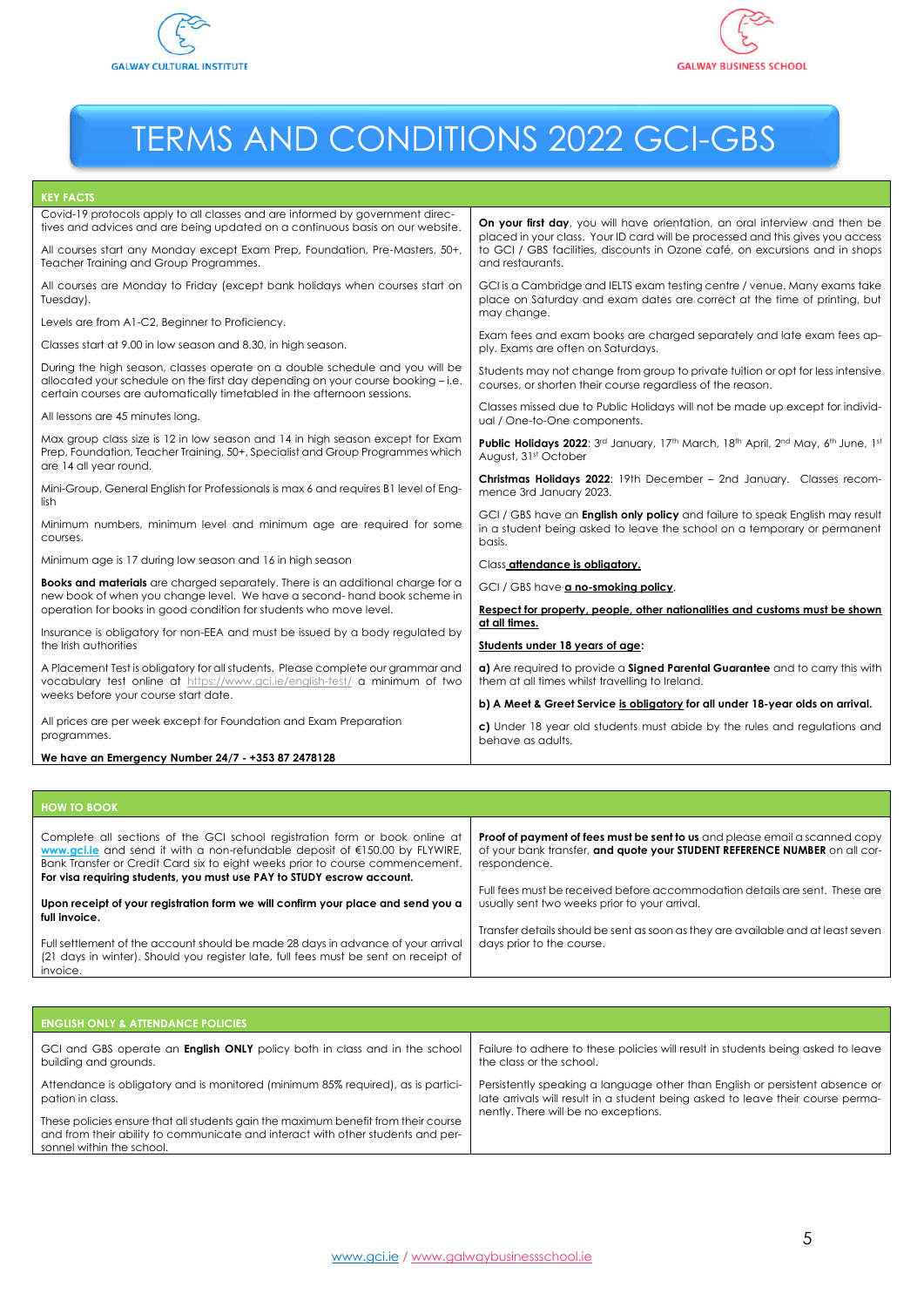

**GALWAY CULTURAL INSTITUTE** 



| <b>PAYMENT OPTIONS</b>                                                                                                                |                                                                                                                                                         |
|---------------------------------------------------------------------------------------------------------------------------------------|---------------------------------------------------------------------------------------------------------------------------------------------------------|
| <b>PAYMENT OPTIONS</b>                                                                                                                | <b>BANK TRANSFER:</b>                                                                                                                                   |
| You have a number of payment options.                                                                                                 | Account Name: Galway Business School                                                                                                                    |
| <b>TRANSFERMATE</b>                                                                                                                   | Bank: AIB Bank, 18 Eyre Square, Galway, Ireland                                                                                                         |
| We have chosen TRANSFERMATE as our preferred option because:                                                                          | Swift: AIBKIE2DXXX                                                                                                                                      |
| - it is secure and efficient and is done online.<br>- you can pay by bank transfer or by credit card.                                 | Sort Code: 93-72-23                                                                                                                                     |
| - you can pay in your own local currency and see the euro amounts due to us.<br>- bank charges do not apply.                          | Bank Account: 08820189                                                                                                                                  |
| - you, the student, and we, the school, can very easily track your payments from                                                      | IBAN:- IE 81 AIBK937223 08820189                                                                                                                        |
| beginning to end.                                                                                                                     | All bank charges are the responsibility of the student.                                                                                                 |
| PAYMENT STEPS USING TRANSFERMATE                                                                                                      | Failure to quote YOUR STUDENT NUMBER as the payment reference number<br>will mean that we cannot track your payment.                                    |
| To pay your fees:                                                                                                                     | <b>PAYMENT BY CREDIT CARD</b>                                                                                                                           |
| i) You can log on directly to our page on <b>TRANSFERMATE</b> https://gci.transferma-<br>teeducation.com/to begin the payment process | Payment by credit card is subject to an additional 2.5% charge of the total                                                                             |
| ii) Choose your country & select your course                                                                                          | fee due.                                                                                                                                                |
| iii) Enter the total amount to pay in €Euro and select the payment method                                                             | Failure to quote YOUR STUDENT NUMBER as the payment reference number<br>will mean that we cannot track your payment.                                    |
| iv) Next, follow the steps and enter your details (Name, surname, Date of birth,<br>etc)                                              |                                                                                                                                                         |
| v) Confirm your booking                                                                                                               | <b>VISA REQUIRING STUDENTS</b>                                                                                                                          |
| <b>PLEASE NOTE</b>                                                                                                                    | You must pay through <b>TRANSFERMATE Escrow Account</b> where your fees will be<br>held on behalf of the student and GCI/GBS pending the VISA Decision. |
| We will send your accommodation details and arrival information approximately                                                         | GCI English Language Course: https://gci.transfermateeducation.com/                                                                                     |
| two weeks before departure. These are subject to receipt of full payment of your<br>fees into GCI / GBS bank account.                 | GBS Degree Programmes: https://galwaybusinessschool.transfermateedu-<br>cation.com/                                                                     |

| <b>CANCELLATIONS &amp; CHANGES TO BOOKINGS</b>                                                                                                                                                                               |                                                                                                                                                                                                                                                                    |
|------------------------------------------------------------------------------------------------------------------------------------------------------------------------------------------------------------------------------|--------------------------------------------------------------------------------------------------------------------------------------------------------------------------------------------------------------------------------------------------------------------|
| For cancellations up to 2 weeks before course commencement, full fees will be<br>refunded except the non-refundable deposit of €150.<br>For cancellations of 14 days or less, the deposit will be retained and the following | <b>Additional Administration Fee</b><br>There is an additional administration fee of $\epsilon$ 30.00 charged for each booking<br>change after the initial booking. This applies but is not limited to changes of<br>dates, changes of accommodation & of courses. |
| percentages of the fees (full package: course, accommodation, registration                                                                                                                                                   | Additional services that are added after the initial booking (for example, spe-                                                                                                                                                                                    |
| fees, any additional extras, etc.) will be refunded:                                                                                                                                                                         | cial diet, halal, vegetarian, coeliac, special preferences, additional or re-                                                                                                                                                                                      |
| • 7–14 days: 50% of course fees will be refunded.                                                                                                                                                                            | duced number of nights, health insurance etc.) will incur this fee.                                                                                                                                                                                                |
| • Less than 7 days: 30% of course fees will be refunded.                                                                                                                                                                     | It will not apply to upgrades in bookings - i.e. adding a significantly longer                                                                                                                                                                                     |
| Once the course has commenced fees will not be refunded irrespective of the<br>circumstances. This includes late arrival/early departure or days missed during the<br>course.                                                | course; adding the <b>FIRST transfer</b> after the initial booking.<br>Please note that the change to booking fee of $\epsilon$ 30 applies when you <b>transfer</b>                                                                                                |
| Fees / tuition weeks are non-transferrable and non-refundable irrespective of the                                                                                                                                            | onto an exam preparation course from any other course.                                                                                                                                                                                                             |
| circumstances.                                                                                                                                                                                                               | All changes between one course and another, including changing from Gen-                                                                                                                                                                                           |
| Please refer to our Covid-19 cancellation policy, procedures and protocols.                                                                                                                                                  | eral English to Exam preparation programmes, are subject to availability and                                                                                                                                                                                       |
| https://www.gci.ie/student-guide/                                                                                                                                                                                            | are at the complete and sole discretion of Management.                                                                                                                                                                                                             |

# **INSURANCE & HEALTH**

| All students should be in a fit state of health to reasonably carry out the course                                                                 | Failure to do so may result in the booking being cancelled even after the                                                                                                                   |
|----------------------------------------------------------------------------------------------------------------------------------------------------|---------------------------------------------------------------------------------------------------------------------------------------------------------------------------------------------|
| and accommodation type they have booked.                                                                                                           | course has commenced and the student being sent home.                                                                                                                                       |
| All participants should provide their own health and travel insurance. Participants                                                                | These include illnesses or conditions that may manifest themselves during the                                                                                                               |
| from EEA countries should obtain a EHIC Card from their local Social Welfare Of-                                                                   | stay that may be deemed to be in any way contagious, whether real or im-                                                                                                                    |
| fice before departure – see <b>http://ec.europa.eu</b> This only entitles you to free                                                              | agined, and include, but are not limited to skin, bronchial, stomach or other                                                                                                               |
| emergency hospital care and attendance at certain doctors. It does not cover                                                                       | conditions that might infect others or are such that you cannot be in a school                                                                                                              |
| elective medical or dental treatment.                                                                                                              | situation.                                                                                                                                                                                  |
| We strongly advise you to insure against loss of fees, personal effects, flights etc.                                                              | You will need a doctor's letter to confirm that you are now fit to return to the                                                                                                            |
| that you may incur due to cancellation or early arrival or late departure.                                                                         | school. In serious situations, you may be asked to return home.                                                                                                                             |
| Any person undergoing medical treatment should bring a medical certificate<br>and should bring sufficient medicine to cover their stay in Ireland. | All costs associated with such conditions, including medicines, fumigations,<br>laundry etc. either of you, the school or the accommodation, are the sole<br>responsibility of the student. |
| Important health or psychological problems must be brought to the attention of                                                                     | We have a duty of care to you and to all other students and staff members in                                                                                                                |
| GCI/GBS before enrolling so that the school can approve the booking and facil-                                                                     | our care and have to take the necessary steps to ensure the best outcome                                                                                                                    |
| itate the specific condition, where possible.                                                                                                      | for everyone.                                                                                                                                                                               |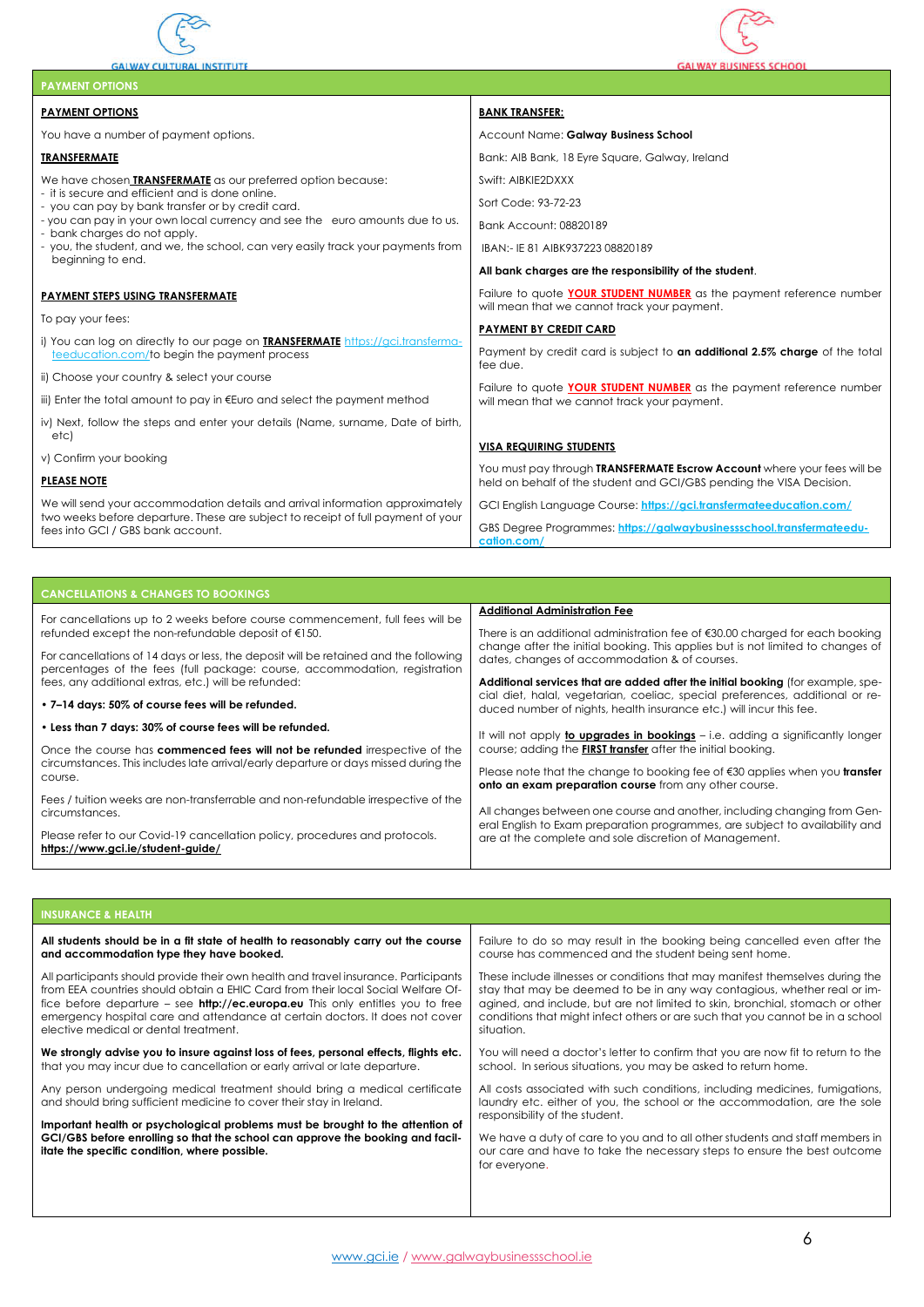



| <b>ACCOMMODATION</b>                                                                   |                                                                                         |
|----------------------------------------------------------------------------------------|-----------------------------------------------------------------------------------------|
| Accommodation is reserved on a weekly basis – i.e. 7 nights either for host family     | Accommodation assigned at booking may be subject to change.                             |
| or residential accommodation. The minimum stay is one week.                            | Residential apartments are self-catering and are for students of 18+. All resi-         |
| Distance from accommodation to school is between 5 minutes' walk to 30                 | dential accommodation is non-smoking.                                                   |
| minutes by bus depending on traffic.                                                   | Extra nights are not available in residence and alternatives (B&B or Host Fam-          |
| Accommodation is only organised for students attending a course at GCI or GBS.         | ily) are subject to availability.                                                       |
| Half board is provided in host families from Monday to Friday and full board at        | Students are required to fill in and sign a <b>Residential Deposit Form</b> agreeing to |
| the weekends. The majority of families are non-smoking.                                | abide by the rules and regulations of GCI / GBS residential accommodation.              |
| Special requests with regard to pets, children, allergies, location of accommoda-      | €150.00 security deposit for residential accommodation is payable in ad-                |
| tion, diet (vegetarian, vegan, halal, coeliac, etc.), incur an additional supple-      | vance or on your first day at school. This can be paid by direct debit or by            |
| ment per week. These requests <b>must</b> be made at the time of the initial booking.  | laser card on arrival.                                                                  |
| Please note that these requests cannot be guaranteed.                                  | Credit cards can also be used (and a 2.5% fee applies). Cash is not accepted            |
| If the preferred option is unavailable, the next best option will be allocated.        | for residential deposits.                                                               |
| Extra nights are possible in a host family at a fee per night subject to availability. | Accommodation fees are non-refundable. For more than one change to ac-                  |
| Staying over Christmas in a host family incurs a supplement per week and is sub-       | commodation an additional registration fee will apply to each change.                   |
| ject to availability.                                                                  | Extensions to accommodation must be done through the school and not                     |
| Residences are reserved from Saturday to Saturday.                                     | through the host family or through the landlord.                                        |

| <b>TRANSFERS</b>                                                                                                                                                                                                                                                                                                                                                                                                                                                                                                                                                                                                                               |                                                                                                                                                                                                                                                                                                                                                                                                                                                                                                                                                                                                                                 |
|------------------------------------------------------------------------------------------------------------------------------------------------------------------------------------------------------------------------------------------------------------------------------------------------------------------------------------------------------------------------------------------------------------------------------------------------------------------------------------------------------------------------------------------------------------------------------------------------------------------------------------------------|---------------------------------------------------------------------------------------------------------------------------------------------------------------------------------------------------------------------------------------------------------------------------------------------------------------------------------------------------------------------------------------------------------------------------------------------------------------------------------------------------------------------------------------------------------------------------------------------------------------------------------|
| It is easy to travel to Galway from all airports in Ireland - Dublin, Shannon, Knock<br>& Cork airports. You can either take a bus or the train. We can book your pre-<br>ferred transfer option for you once you send us your flight arrival times.<br>You can travel by bus directly from Dublin Airport to Galway city centre. Buses<br>are quick, cheap and are the best option, in our view. We can book it for you.<br>Two bus companies that you can use are www.gobus.ie; www.citylink.ie;<br>www.eireagle.ie If you choose to travel by train from Dublin to Galway, you will<br>need to transfer to the Heuston Train Station first. | A Meet & Greet Service is an additional service we provide for students on<br>arrival at the airport. A GCI / GBS representative meets you at Arrivals in the<br>airport (with a sign with your name), brings you to the bus to Galway. The<br>representative does not travel with you. On arrival at Galway Coach Station<br>you are met by another school representative and brought to your accom-<br>modation. Included in the price of the Meet & Greet is the Bus Ticket to Gal-<br>way and the Taxi Transfer to your accommodation. You can choose to have<br>this service on Arrival only, or on Arrival and Departure. |
| Buses from Shannon, Cork and Knock airports are with www.citylink.ie or with<br>www.buseireann.ie                                                                                                                                                                                                                                                                                                                                                                                                                                                                                                                                              | A Meet & Greet Service is obligatory for ALL under-18 year olds. (This is re-<br>quired by Irish law)<br>If we organise your transfer for you, we need your flight details and mobile                                                                                                                                                                                                                                                                                                                                                                                                                                           |
| We can also organise a <b>Private Taxi Transfer</b> from Dublin, Cork or Shannon airports<br>directly to your accommodation in Galway.                                                                                                                                                                                                                                                                                                                                                                                                                                                                                                         | number in case of any delay or change.                                                                                                                                                                                                                                                                                                                                                                                                                                                                                                                                                                                          |

| <b>VISA</b>                                                                                                                                                                                                                                           |                                                                                                                                                                              |
|-------------------------------------------------------------------------------------------------------------------------------------------------------------------------------------------------------------------------------------------------------|------------------------------------------------------------------------------------------------------------------------------------------------------------------------------|
| We can assist you in your application for a VISA should you require one.                                                                                                                                                                              | Fees will not be refunded if a visa is denied due to submission of false or inac-<br>curate information.                                                                     |
| Please allow a minimum of 6+ weeks to process your VISA application. We rec-<br>ommend that long stay students apply for a D-VISA.                                                                                                                    | Visa applications are available from <b>http://www.inis.gov.ie/</b> There is a fee of<br>€300 each time a visa is issued or extended by GNIB (Irish Immigration).            |
| All fees must be paid in advance and are refundable (except for the deposit of<br>$E$ = 150.00) in the case of a visa being refused unless false documentation has been<br>submitted. This includes a minimum of four weeks accommodation and medical | Visa requiring and all non EEA students must have adequate health insurance<br>to cover their stay in Ireland and is available for purchase from the school.                 |
| insurance.<br>For Visa Requiring Students: You must pay through Pay to Study Escrow Account<br>where your fees will be held on behalf of the student and GCI/GBS pending the                                                                          | Students, particularly long stay non-EEA students, are required to sit an inter-<br>national examination course while they are in GCI as part of their visa condi-<br>tions. |
| VISA Decision.<br>Delays in issuing visas will mean that a course is postponed to the next course<br>starting date and additional charges may apply.                                                                                                  | When you arrive at the airport, Immigration <b>usually</b> stamps your passport with<br>a visa for one month.                                                                |

| <b>VISA PROCESS IN GALWAY</b>                                                                                                                                                                                                                                                                                                                                                                                                                                                                                                                                                                                                                                                         |                                                                                                                                                                                                                                                                                                                                                                                                                                                                                                                                                                                                                                                                                                                                                                        |
|---------------------------------------------------------------------------------------------------------------------------------------------------------------------------------------------------------------------------------------------------------------------------------------------------------------------------------------------------------------------------------------------------------------------------------------------------------------------------------------------------------------------------------------------------------------------------------------------------------------------------------------------------------------------------------------|------------------------------------------------------------------------------------------------------------------------------------------------------------------------------------------------------------------------------------------------------------------------------------------------------------------------------------------------------------------------------------------------------------------------------------------------------------------------------------------------------------------------------------------------------------------------------------------------------------------------------------------------------------------------------------------------------------------------------------------------------------------------|
| To land in Ireland as a non-EU citizen, you will need the following to present to<br>Immigration:<br>your passport<br>confirmation from GCI / GBS of your course booking<br>$\overline{\phantom{a}}$<br>confirmation of your accommodation address in Galway<br>proof of purchased medical insurance<br>confirmation of payment to GCI / GBS<br>You can, in certain circumstances, use a bank statement from your home country<br>but it must be an original document from the bank with the €3,000 amount shown.<br>You can also use alternative insurance to the GCI product but it must be regu-<br>lated by the Central Bank of Ireland and it must have your Irish address on it | Once you arrive in Galway you will need to:<br>Open a bank account and deposit $\xi$ 3,000 in that bank account (we<br>bring you to the bank in your first week)<br>Get letters from the bank, the school, proof of address and proof of<br>$\overline{\phantom{a}}$<br>medical insurance (we help you with this process)<br>Go to Immigration (GNIB, Galway) with your passport and all the nec-<br>$\overline{\phantom{a}}$<br>essary documents (we help you with all the documentation and the<br>process).<br>You will need €300.00 to pay for your IRP (Irish Residence Permit) card.<br>All this must be done in the first four weeks of your stay.<br>The GNIB Immigration Officer has the final authority to decide whether these<br>documents are acceptable. |